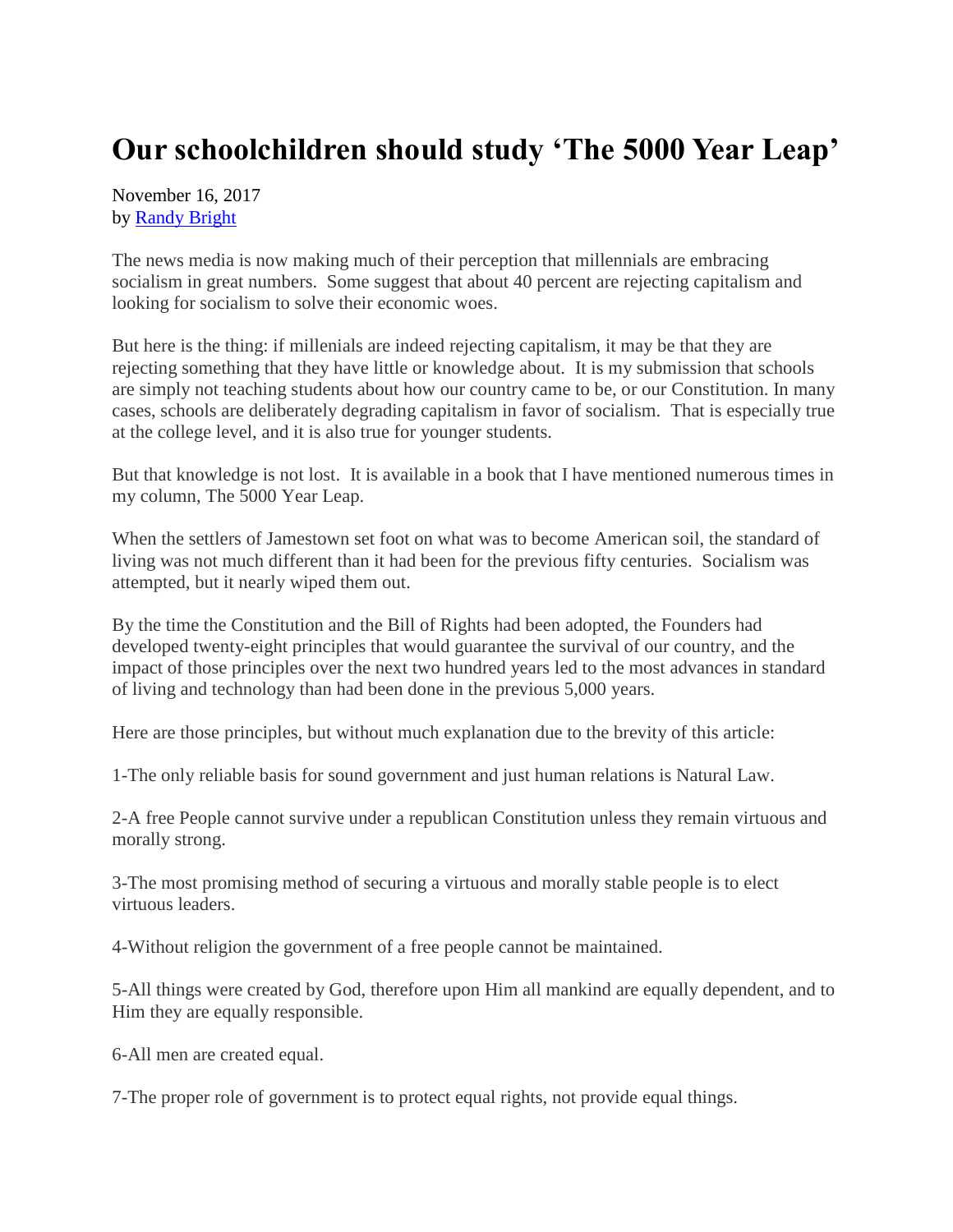8-Men are endowed by their Creator with certain unalienable rights.

9-To protect man's rights, God has revealed certain principles of divine law.

10-The God-given right to govern is vested in the sovereign authority of the whole people.

11-The majority of the people may alter or abolish a government which has become tyrannical.

12-The United States of America shall be a republic.

13-A Constitution should be structured to permanently protect the people from the human frailties of their rulers.

14-Life and liberty are secure only so long as the right to property is secure.

15-The highest level of prosperity occurs when there is a free-market economy and a minimum of government regulations.

16-The government should be separated into three branches-legislative, executive and judicial.

17-A system of checks and balances should be adopted to prevent the abuse of power.

18-The unalienable rights of the people are most likely to be preserved if the principles of government are set forth in a written constitution.

19-Only limited and carefully defined powers should be delegated to government, all others being retained in the people.

20-Efficiency and dispatch require government to operate according to the will of the majority, but constitutional provisions must be made to protect the rights of the minority.

21-Strong local self-government is the keystone to preserving human freedom.

22-A free people should be governed by law and not by the whims of men.

23-A free society cannot survive as a republic without a broad program of general education.

24-A free people will not survive unless they are strong.

25-Peace, commerce and honest friendship with all nations -entangling alliances with none.

26-The core unit which determines the strength of any society is the family; therefore, government should foster and protect its integrity.

27-The burden of debt is as destructive to freedom as subjugation by conquest.